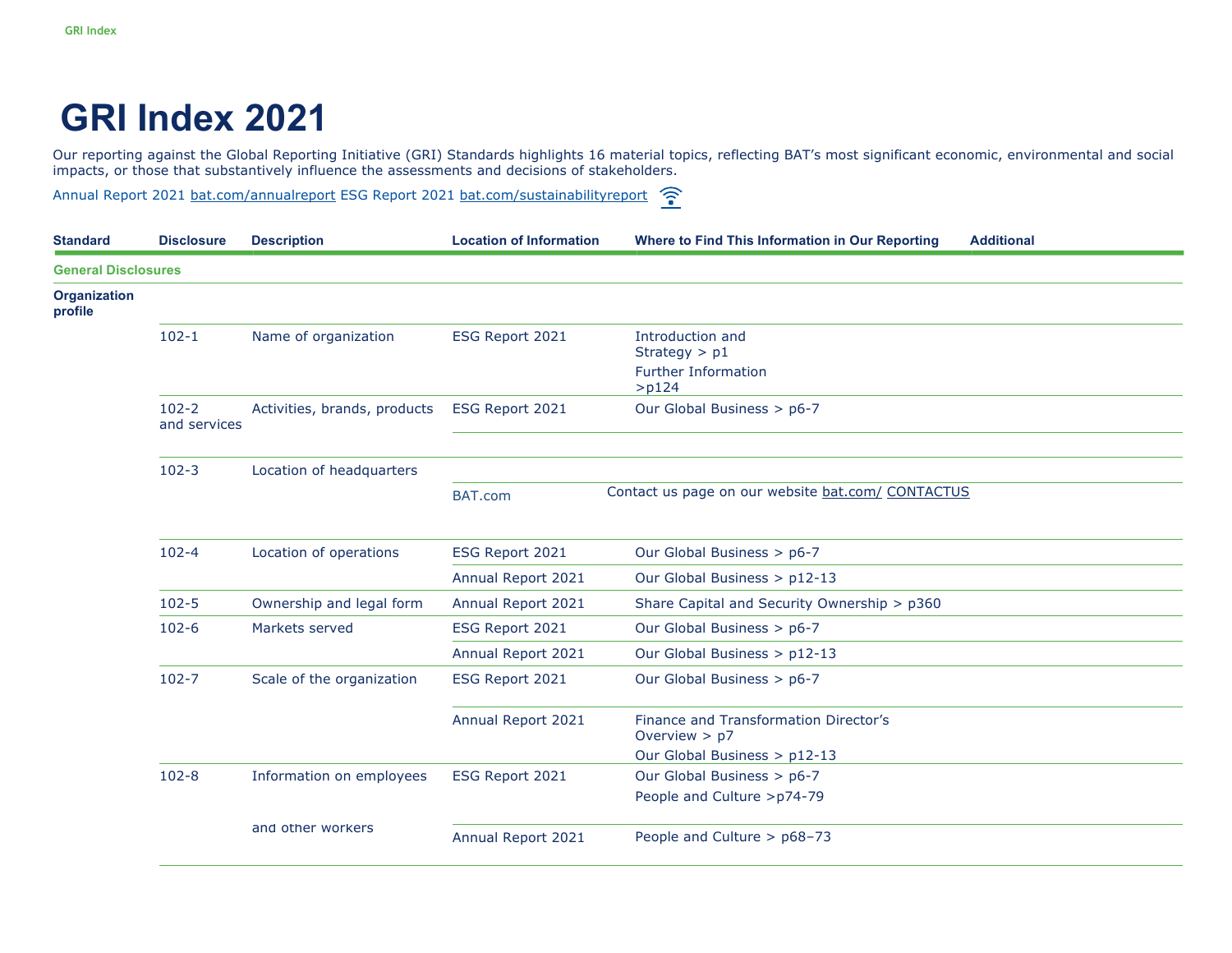| 102-9      | Supply chain                                                       | ESG Report 2021 | Our Business Model > p10                           |
|------------|--------------------------------------------------------------------|-----------------|----------------------------------------------------|
| $102 - 10$ | Significant changes to the<br>organization and its supply<br>chain | ESG Report 2021 | No significant changes have been reported in 2021. |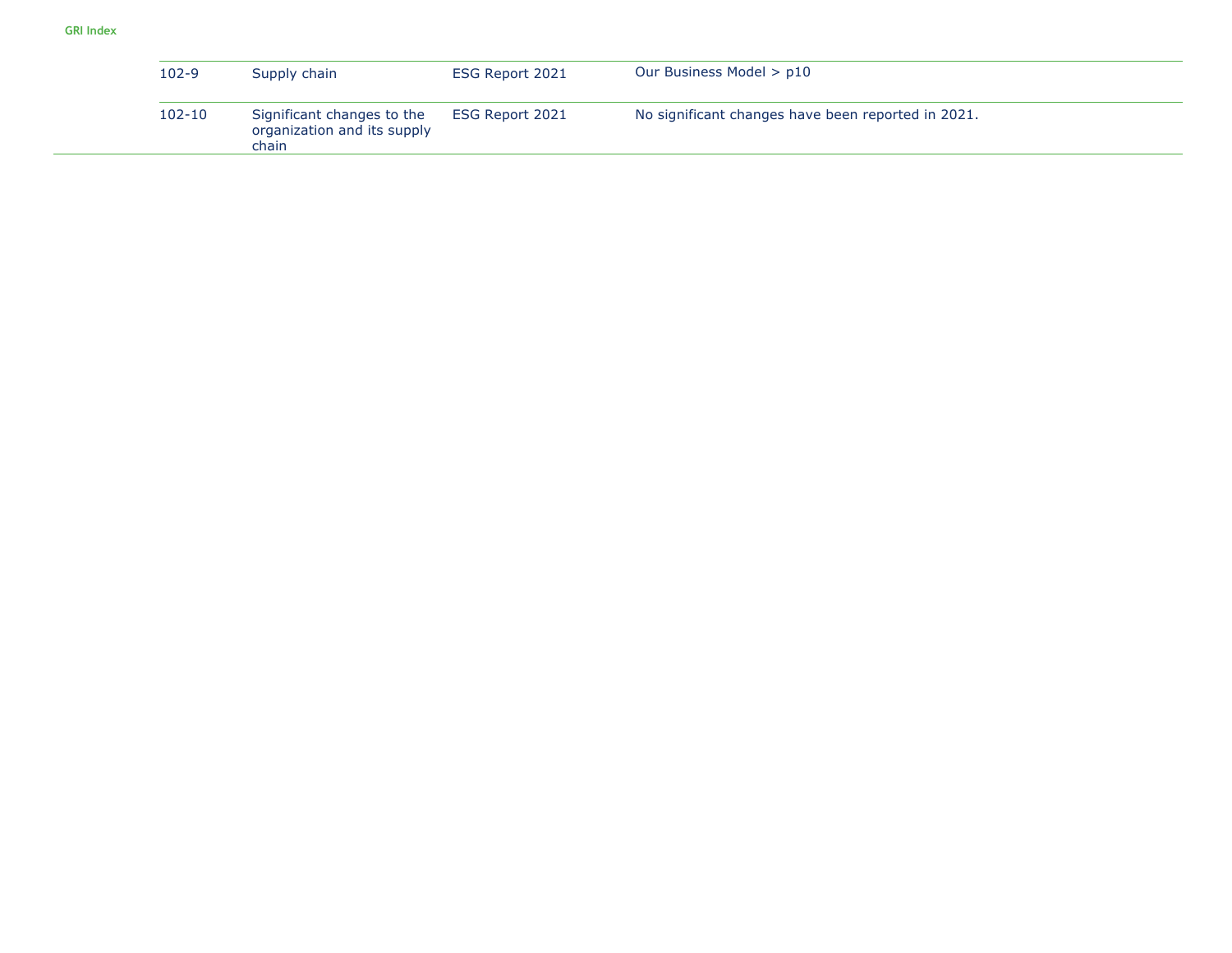| <b>Standard</b>                         | <b>Disclosure</b> | <b>Description</b>                          | <b>Location of Information</b> | Where to Find This Information in Our Reporting                                                              | <b>Additional Information</b>                                                                                                                          |
|-----------------------------------------|-------------------|---------------------------------------------|--------------------------------|--------------------------------------------------------------------------------------------------------------|--------------------------------------------------------------------------------------------------------------------------------------------------------|
| <b>Organization</b><br>profile<br>cont. | $102 - 11$        | Precautionary<br>principle or<br>approach   | ESG Report 2021                | A Strategy for Building a Better Tomorrow ><br>p12                                                           |                                                                                                                                                        |
|                                         | $102 - 12$        | External initiatives                        | ESG Report 2021                | Our Contribution to the SDGs > p24<br>Waste $>$ p46-49<br>Biodiversity $>$ p53-56<br>Human Rights $>$ p63-67 | We provide examples of our<br>key external initiatives on<br>these pages, and more can be<br>found throughout the ESG<br>Report 2021 under each topic. |
|                                         | $102 - 13$        | Membership of associations                  | ESG Report 2021                | See additional information                                                                                   | We currently report on<br>examples of our memberships<br>throughout the ESG Report<br>2021, such as on page 26.                                        |
| <b>Strategy</b>                         | $102 - 14$        | Statement from<br>senior decision-<br>maker | ESG Report 2021                | Chief Executive's Review $> p2-3$                                                                            |                                                                                                                                                        |
|                                         | $102 - 15$        | Key impacts, risks, and<br>opportunities    | ESG Report 2021                | Our Business Model > p10<br>ESG Front and Centre $> p14$                                                     |                                                                                                                                                        |

|                                  |            |                                                             | Annual Report 2021 | Principal Group Risks > p92-97<br>TCFD Reporting $>$ p58-67 |
|----------------------------------|------------|-------------------------------------------------------------|--------------------|-------------------------------------------------------------|
| <b>Ethics</b><br>and integrity   | $102 - 16$ | Values, principles,<br>standards, and norms of<br>behaviour | ESG Report 2021    | Business Ethics > p83-85                                    |
| <b>Governance</b>                | $102 - 18$ | Governance structure                                        | ESG Report 2021    | ESG Governance $>$ p99                                      |
| <b>Stakeholder</b><br>engagement | 102-40     | List of stakeholder groups                                  | ESG Report 2021    | Engaging With Our Stakeholders > p104-105                   |
|                                  | $102 - 41$ | Collective bargaining<br>agreements                         | ESG Report 2021    | People and Culture > p74-79                                 |
|                                  | $102 - 42$ | Identifying and selecting<br>stakeholders                   | ESG Report 2021    | Engaging With Our Stakeholders > p104-105                   |
|                                  | $102 - 43$ | Approach to stakeholder<br>engagement                       | ESG Report 2021    | Engaging With Our Stakeholders > p104-105                   |
|                                  | $102 - 44$ | Key topics and concerns<br>raised                           | ESG Report 2021    | Engaging With Our Stakeholders ><br>p104-105                |
|                                  |            |                                                             |                    | Materiality $>$ p106-107                                    |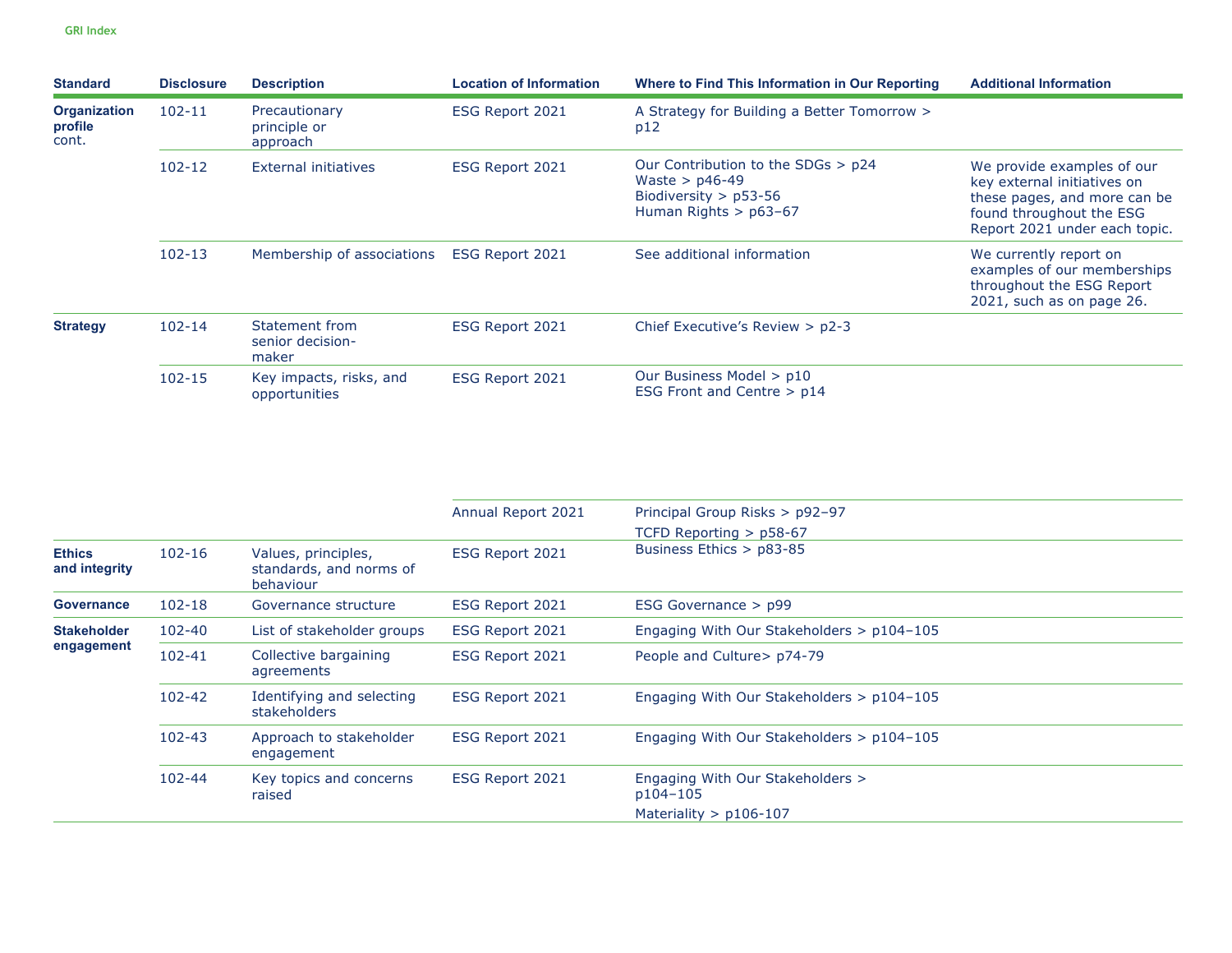| <b>Standard</b>                                  | <b>Disclosure</b> | <b>Description</b>                                               | <b>Location of Information</b>        | Where to Find This Information in Our Reporting                                                                                                                                       | <b>Additional Information</b>                                                                                                                     |
|--------------------------------------------------|-------------------|------------------------------------------------------------------|---------------------------------------|---------------------------------------------------------------------------------------------------------------------------------------------------------------------------------------|---------------------------------------------------------------------------------------------------------------------------------------------------|
| <b>Reporting</b><br>practice                     | 102-45            | Entities included in<br>the consolidated<br>financial statements | Annual Report 2021                    | Notes on Accounts $>$ p184                                                                                                                                                            |                                                                                                                                                   |
|                                                  | 102-46            | Defining report content<br>and topic boundaries                  | ESG Report 2021                       | Introduction $> p1$<br>Further information $> p124$<br>Materiality $>$ p106-107                                                                                                       |                                                                                                                                                   |
|                                                  | $102 - 47$        | List of material topics                                          | ESG Report 2021                       | Materiality $>$ p106-107                                                                                                                                                              |                                                                                                                                                   |
|                                                  | $102 - 48$        | Restatements of information ESG Report 2021                      |                                       | Targets and metrics $> p110-116$                                                                                                                                                      | Scope and boundaries, where<br>redefined are covered in the<br>supplementary document that<br>accompanies the reports.                            |
|                                                  | 102-49            | Changes in reporting                                             | ESG Report 2021                       | Further Information $> p124$                                                                                                                                                          |                                                                                                                                                   |
|                                                  | 102-50            | Reporting period                                                 | ESG Report 2021                       | Further Information $> p124$                                                                                                                                                          |                                                                                                                                                   |
|                                                  | 102-51            | Date of most recent report                                       | ESG Report 2021                       | Further Information $>$ p124                                                                                                                                                          |                                                                                                                                                   |
|                                                  | 102-52            | Reporting cycle                                                  | ESG Report 2021                       | Further Information $> p124$                                                                                                                                                          |                                                                                                                                                   |
|                                                  | $102 - 53$        | Contact point for questions<br>regarding the report              | Annual Report 2021<br>ESG Report 2021 | Back cover $>$ p385<br>Further Information $>$ p124                                                                                                                                   |                                                                                                                                                   |
|                                                  | 102-54            | Claims of reporting<br>in accordance with<br>the GRI Standards   | ESG Report 2021                       | Further Information $> p124$                                                                                                                                                          |                                                                                                                                                   |
|                                                  | 102-55            | <b>GRI</b> content index                                         | bat.com/ESGindices                    | <b>GRI Index</b>                                                                                                                                                                      |                                                                                                                                                   |
|                                                  | 102-56            | External assurance                                               | ESG Report 2021                       | Independent Limited Assurance Report ><br>p117-120                                                                                                                                    |                                                                                                                                                   |
| <b>Management Approach</b>                       |                   |                                                                  |                                       |                                                                                                                                                                                       |                                                                                                                                                   |
| <b>GRI 103:</b><br><b>Management</b><br>approach | $103 - 1$         | Explanation of the material<br>topic and its Boundaries          | ESG Report 2021                       | Materiality $>$ p106-107                                                                                                                                                              |                                                                                                                                                   |
|                                                  | $103 - 2$         | The management approach<br>and its components                    | ESG Report 2021                       | Our Strategy for Building a Better<br>Tomorrow $>$ p12<br>Harm Reduction Priorities > p28<br>Environmental Priorities > p38<br>Social Priorities > p57<br>Governance Priorities > p82 | In addition, we outline our<br>management approach for<br>each ESG topic under<br>individual topic headings<br>throughout our ESG Report<br>2021. |
|                                                  |                   |                                                                  | https://www.bat.com/<br>strategy      | Our purpose and strategy                                                                                                                                                              |                                                                                                                                                   |
|                                                  | $103 - 3$         | Evaluation of the<br>management approach                         | As noted for 103-2                    | As noted for 103-2                                                                                                                                                                    |                                                                                                                                                   |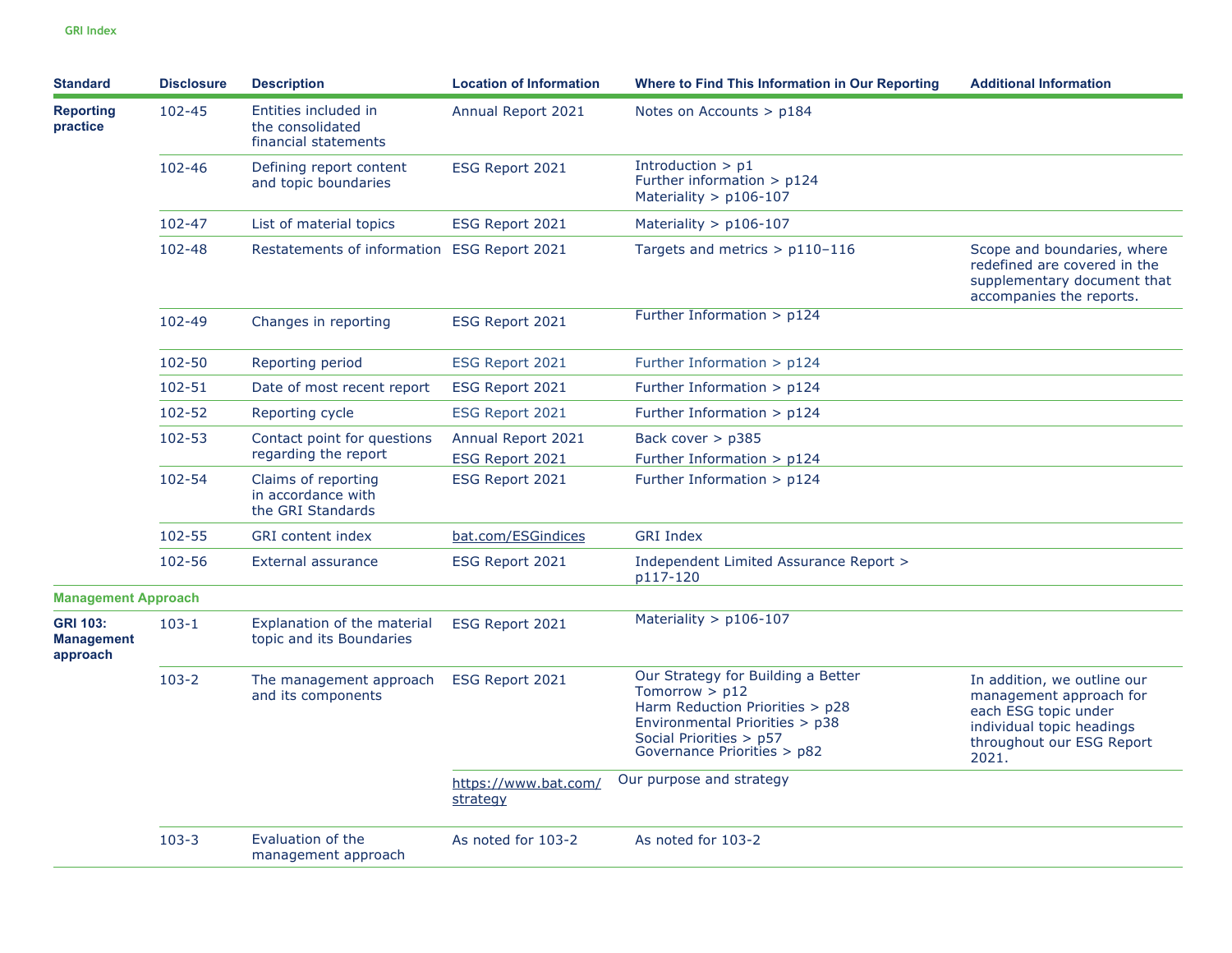| <b>Standard</b>                           | <b>Disclosure</b> | <b>Description</b>                                                                      | <b>Location of Information</b> | <b>Where to Find This Information in Our Reporting</b>                                               | <b>Additional Information</b> |
|-------------------------------------------|-------------------|-----------------------------------------------------------------------------------------|--------------------------------|------------------------------------------------------------------------------------------------------|-------------------------------|
| <b>Economic</b>                           |                   |                                                                                         |                                |                                                                                                      |                               |
| <b>GRI 201:</b><br><b>Economic</b>        | $201 - 1$         | Direct economic value<br>generated and distributed                                      | Annual Report 2021             | Group Income Statement > p178                                                                        |                               |
| performance                               | $201 - 2$         | Financial implications and<br>other risks and<br>opportunities due to climate<br>change |                                |                                                                                                      |                               |
|                                           |                   |                                                                                         | Annual Report 2021             | Principal Group Risks > p92-97<br>$TCFD > p58-67$                                                    |                               |
|                                           | $201 - 3$         | Defined benefit plan<br>obligations and other<br>retirement plans                       | Annual Report 2021             | Principles of Remuneration for Our Wider<br>Workforce >p163<br>Retirement Benefit Schemes > p214-220 |                               |
| <b>GRI 207:</b>                           | $207 - 1$         | Approach to tax                                                                         | ESG Report 2021                | Tax Transparency > p94-95                                                                            |                               |
| <b>Tax 2019</b>                           |                   |                                                                                         | Annual Report 2021             | Tax Strategy $> p78$                                                                                 |                               |
|                                           | $207 - 2$         | Tax governance, control,                                                                | ESG Report 2021                | Tax Transparency $>$ p94-95                                                                          |                               |
|                                           |                   | and risk management                                                                     | Annual Report 2021             | Principal Group Risks > p92-97                                                                       |                               |
| <b>Environmental</b>                      |                   |                                                                                         |                                |                                                                                                      |                               |
| <b>GRI 301:</b><br><b>Materials</b>       | $301 - 1$         | Materials used by<br>weight or volume                                                   | ESG Report 2021                | Waste > $p46-49$<br>Targets and Metrics >p110-<br>111                                                |                               |
|                                           | $301 - 2$         | Recycled input materials usedESG Report 2021                                            |                                | Waste > $p46-49$<br>Targets and Metrics >p111                                                        |                               |
|                                           | $301 - 3$         | Reclaimed products and their ESG Report 2021<br>packaging materials                     |                                | Waste > $p46-49$<br>Targets and Metrics > p111                                                       |                               |
| <b>GRI 302:</b><br><b>Energy</b>          | $302 - 1$         | Energy consumption<br>within the organization                                           | ESG Report 2021                | Climate Change > p39-45<br>Targets and Metrics >p111                                                 |                               |
|                                           | $302 - 3$         | <b>Energy intensity</b>                                                                 | ESG Report 2021                | Targets and Metrics >p111                                                                            |                               |
|                                           | $302 - 4$         | Reduction of energy<br>consumption                                                      | ESG Report 2021                | Climate Change $>$ p39-45<br>Targets and Metrics >p111                                               |                               |
| <b>GRI 303:</b><br>Water<br>and effluents | $303 - 1$         | Interactions with water<br>as a shared source                                           | ESG Report 2021                | Water Stewardship > p50-52<br>Targets and Metrics >p111-112                                          |                               |
|                                           | $303 - 2$         | Management of water<br>discharge-related<br>impacts                                     | ESG Report 2021                | Water Stewardship > p50-52                                                                           |                               |
|                                           | $303 - 3$         | Water withdrawal                                                                        | ESG Report 2021                | Water Stewardship > p50-52<br>Targets and Metrics >p111                                              |                               |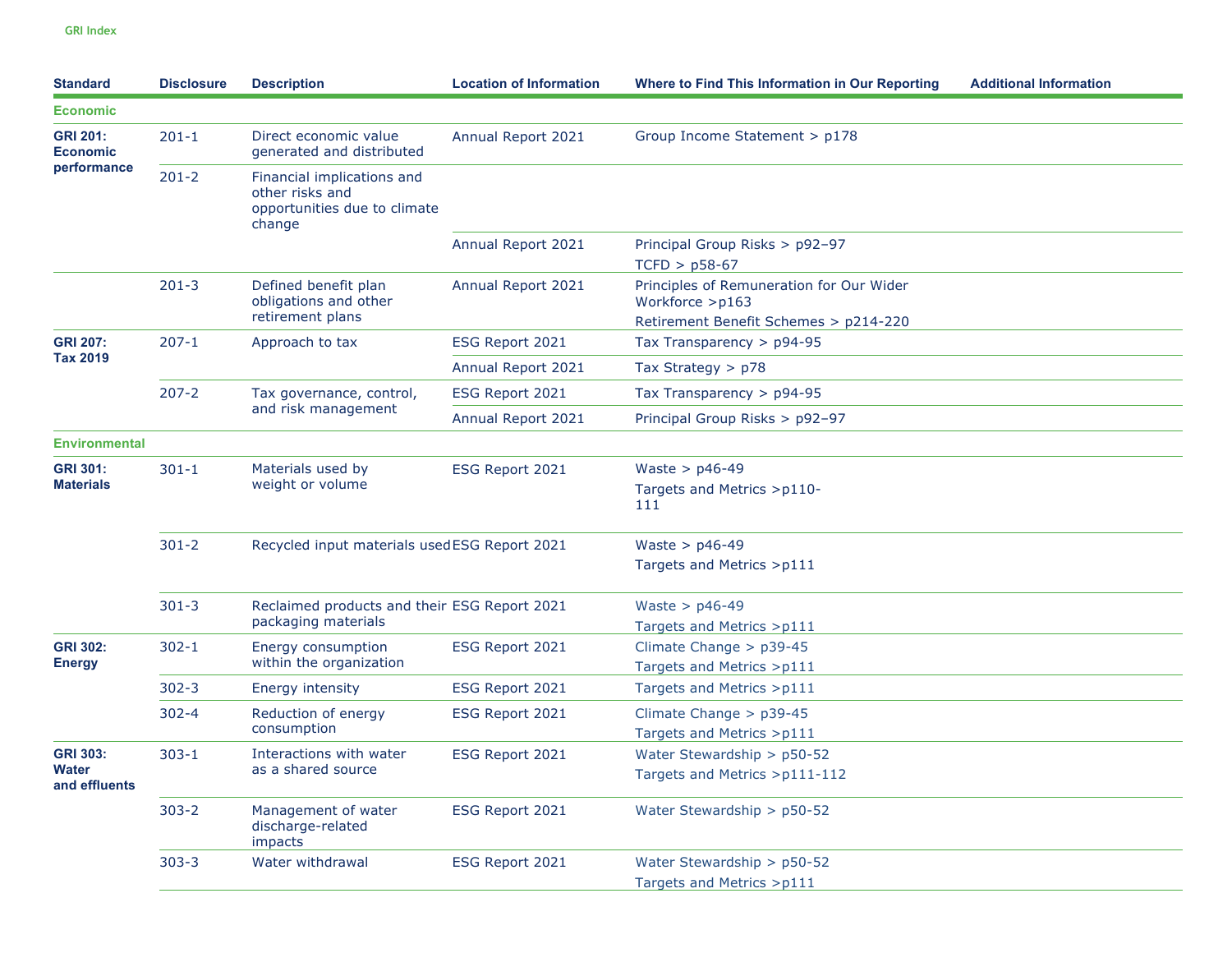| $303 - 4$ | Water discharge   | ESG Report 2021 | Water Stewardship $>$ p50-52 |
|-----------|-------------------|-----------------|------------------------------|
|           |                   |                 | Targets and Metrics >p111    |
| $303 - 5$ | Water consumption | ESG Report 2021 | Water Stewardship $>$ p50-52 |
|           |                   |                 | Targets and Metrics >p111    |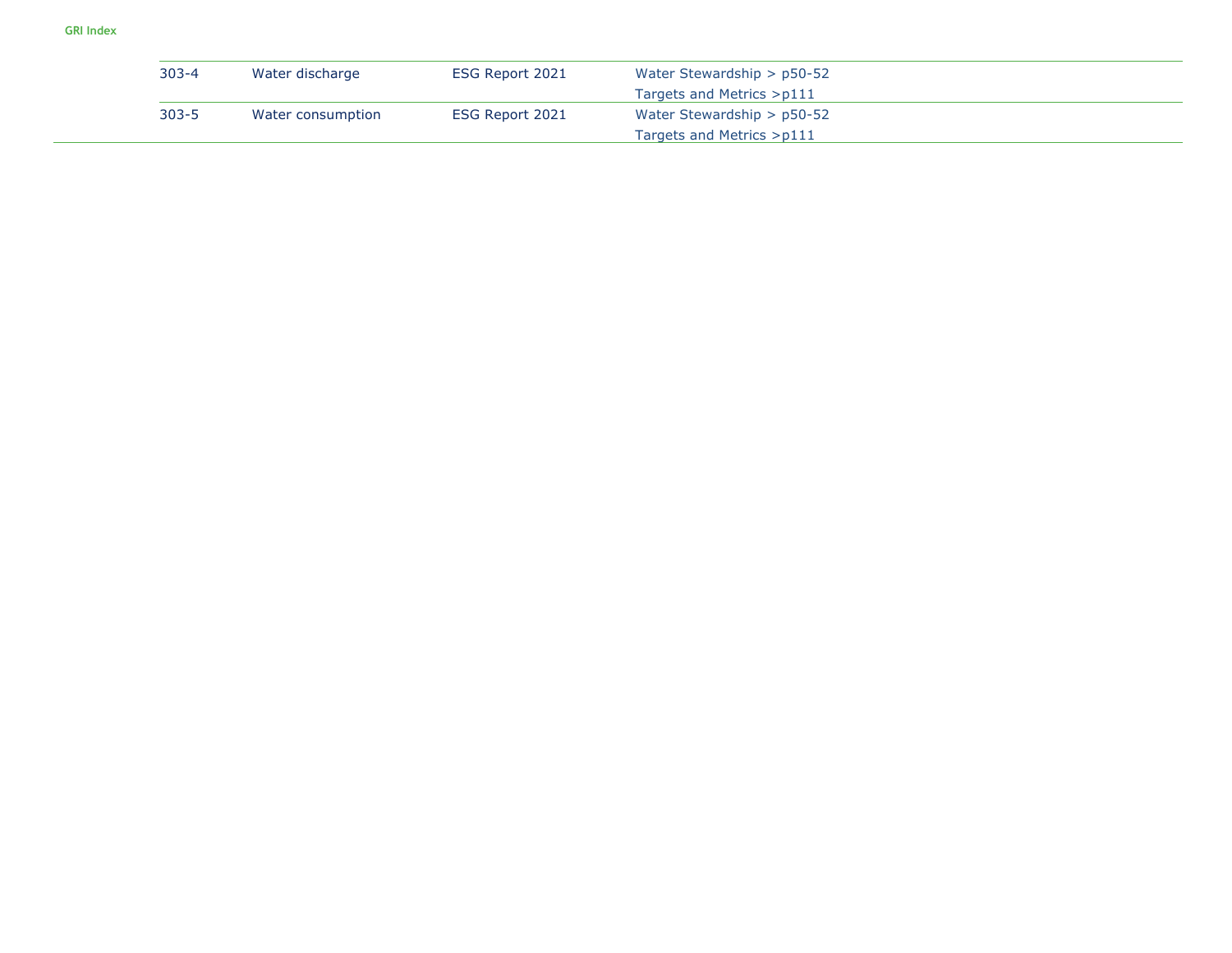| <b>Standard</b>                                | <b>Disclosure</b> | <b>Description</b>                                                                                                                                       | <b>Location of Information</b> | Where to Find This Information in Our Reporting                  | <b>Additional Information</b>                                                                                                                                                                                                                                                                                        |
|------------------------------------------------|-------------------|----------------------------------------------------------------------------------------------------------------------------------------------------------|--------------------------------|------------------------------------------------------------------|----------------------------------------------------------------------------------------------------------------------------------------------------------------------------------------------------------------------------------------------------------------------------------------------------------------------|
| <b>GRI 304:</b><br><b>Biodiversity</b><br>2016 | $304 - 1$         | Operational sites owned,<br>leased, managed in, or<br>adjacent to, protected areas<br>and areas of high<br>biodiversity value outside<br>protected areas | ESG Report 2021                | Biodiversity and Afforestation $>$ p53-58                        |                                                                                                                                                                                                                                                                                                                      |
|                                                | $304 - 2$         | Significant impacts of<br>activities, products, and<br>services on biodiversity                                                                          | ESG Report 2021                | Biodiversity and Afforestation $>$ p53-58                        |                                                                                                                                                                                                                                                                                                                      |
| <b>GRI 305:</b><br><b>Emissions</b>            | $305 - 1$         | Direct (Scope 1) GHG<br>emissions                                                                                                                        | ESG Report 2021                | BAT Greenhouse Gas Emissions > p108<br>Targets and Metrics >p110 |                                                                                                                                                                                                                                                                                                                      |
|                                                | $305 - 2$         | Energy indirect (Scope 2)<br><b>GHG emissions</b>                                                                                                        | ESG Report 2021                | BAT Greenhouse Gas Emissions > p108<br>Targets and Metrics >p110 |                                                                                                                                                                                                                                                                                                                      |
|                                                | $305 - 3$         | Other indirect<br>(Scope 3) GHG<br>emissions                                                                                                             | ESG Report 2021                | BAT Greenhouse Gas Emissions > p108<br>Targets and Metrics >p110 |                                                                                                                                                                                                                                                                                                                      |
|                                                | $305 - 4$         | <b>GHG</b> emissions intensity                                                                                                                           | ESG Report 2021                | Targets and Metrics >p110                                        |                                                                                                                                                                                                                                                                                                                      |
|                                                | $305 - 5$         | Reduction of GHG emissions ESG Report 2021                                                                                                               |                                | Climate Change > p39-45                                          |                                                                                                                                                                                                                                                                                                                      |
|                                                | $305 - 6$         | Emissions of ozone-depleting N/A<br>substances (ODS)                                                                                                     |                                | N/A                                                              | The data point is not collected<br>centrally, as it's considered as<br>low materiality for BAT<br>operations.<br>It is controlled at local level as<br>part of BAT policy guidelines<br>relative to air emissions and<br>tracked for regulatory<br>compliance in signatory<br>countries of the Montreal<br>Protocol. |
|                                                | $305 - 7$         | Nitrogen oxides (NOx), sulfur N/A<br>oxides (SOx), and other<br>significant air emissions                                                                |                                | N/A                                                              | The data point is not collected<br>centrally, as it's considered as<br>low materiality for BAT<br>operations.<br>It is controlled at local level as<br>part of BAT policy guidelines<br>relative to air emissions and<br>regulatory monitoring where<br>required for operations<br>permitting purposes.              |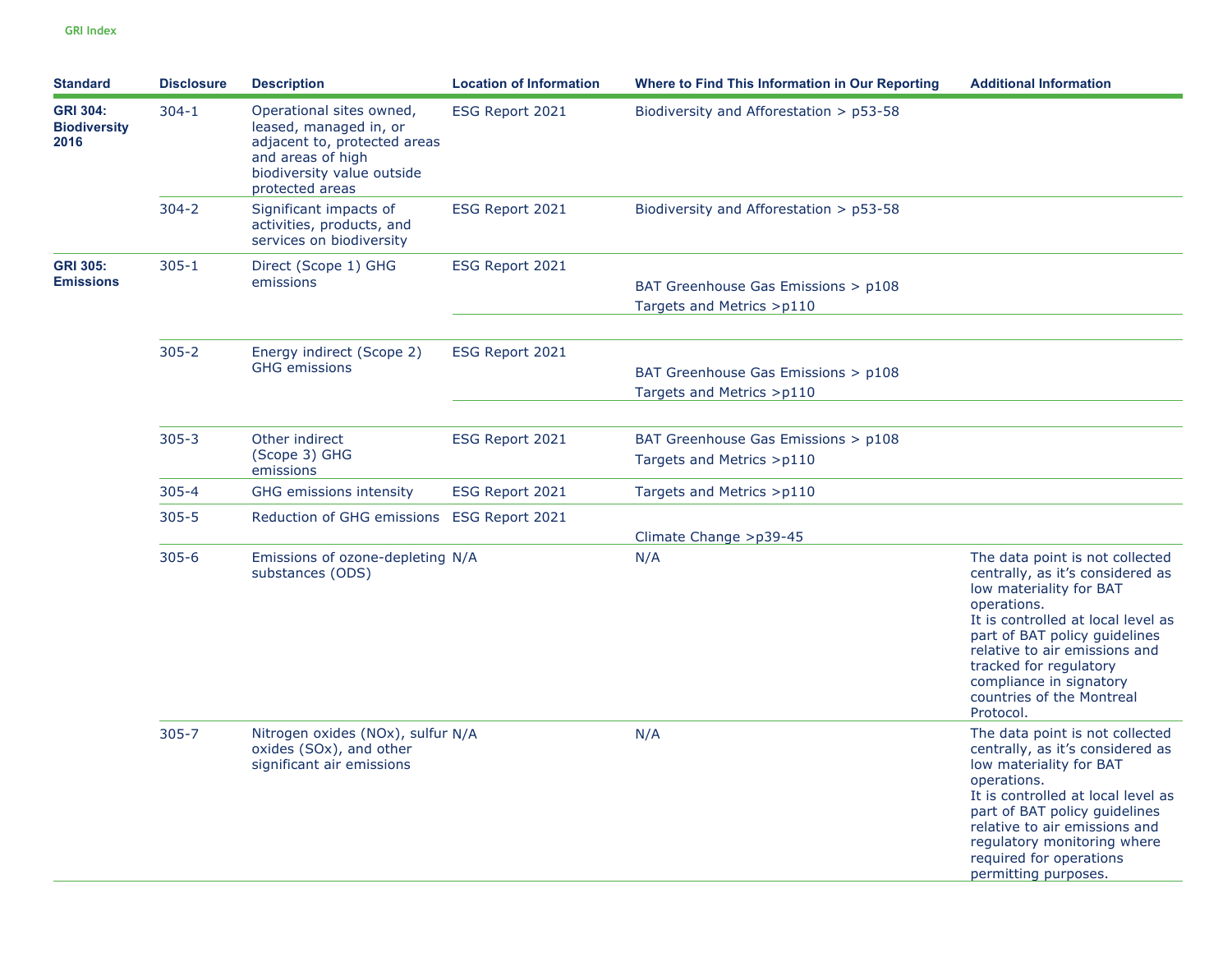| <b>GRI 306:</b><br><b>Effluents</b><br>and waste | $306 - 2$ | Waste by type and<br>disposal method | ESG Report 2021 | Waste $>$ p46-49<br>Targets and Metrics $> p110$ - |
|--------------------------------------------------|-----------|--------------------------------------|-----------------|----------------------------------------------------|
|                                                  |           |                                      |                 |                                                    |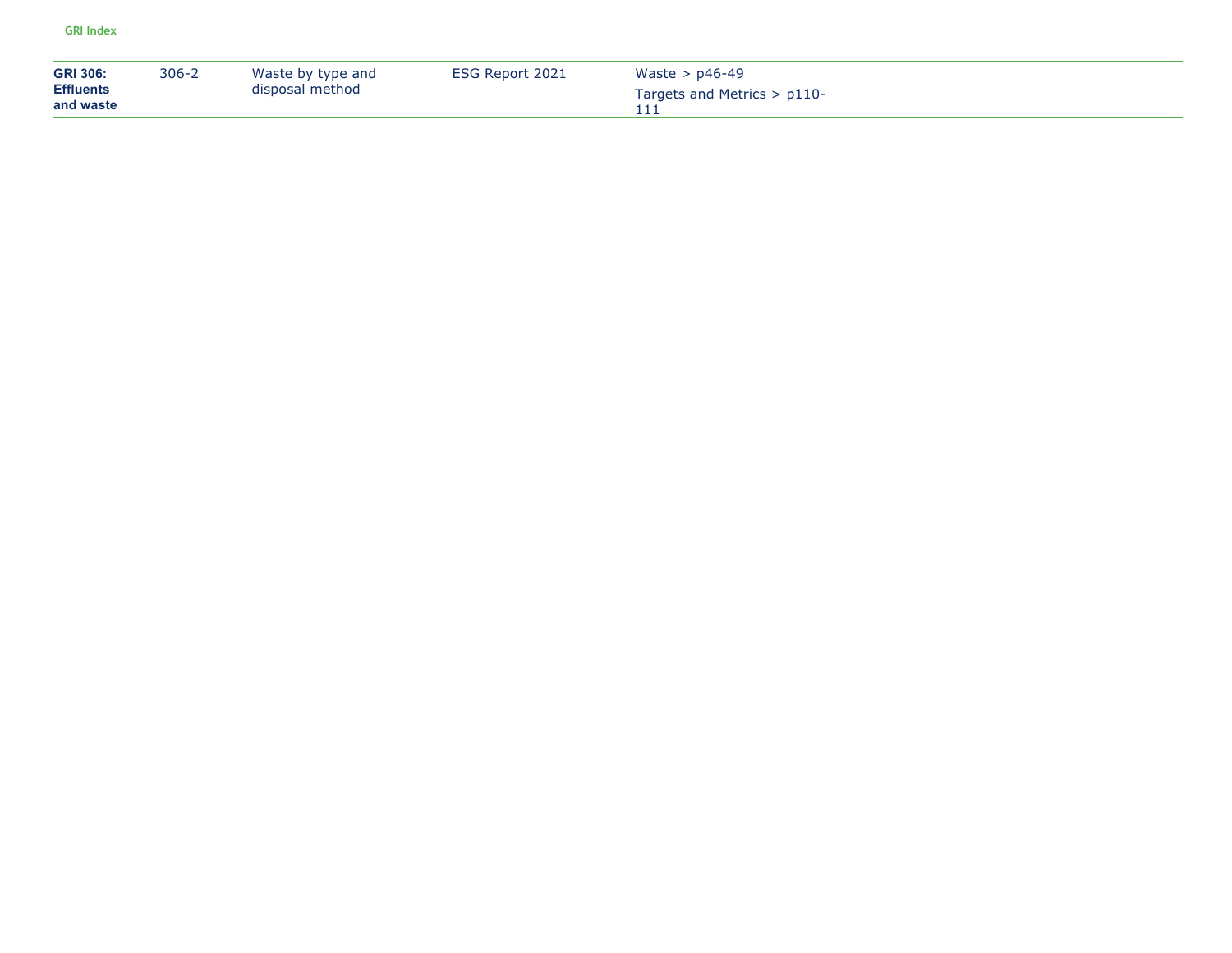| <b>Standard</b>                                                   | <b>Disclosure</b> | <b>Description</b>                                                                                                                     | <b>Location of Information</b> | Where to Find This Information in Our Reporting | <b>Additional Information</b>                                                                                                                                                                                 |
|-------------------------------------------------------------------|-------------------|----------------------------------------------------------------------------------------------------------------------------------------|--------------------------------|-------------------------------------------------|---------------------------------------------------------------------------------------------------------------------------------------------------------------------------------------------------------------|
| <b>GRI 307:</b><br><b>Environmental</b><br>compliance             | $307 - 1$         | Non-compliance<br>with environmental<br>laws and<br>regulations                                                                        | ESG Report 2021                | Targets and Metrics>p112                        |                                                                                                                                                                                                               |
| <b>GRI 308:</b><br><b>Supplier</b><br>environmental<br>assessment | $308 - 1$         | New suppliers that<br>were screened<br>using<br>environmental<br>criteria                                                              |                                | Not reported                                    | We do not report on this<br>metric. We do report on the<br>% of high-risk suppliers of<br>product materials to have<br>undergone at least one<br>independent environmental<br>audit within a three-year cycle |
| <b>Social</b>                                                     |                   |                                                                                                                                        |                                |                                                 |                                                                                                                                                                                                               |
| <b>GRI 403:</b><br><b>Occupational</b><br>health and<br>safety    | $403 - 2$         | Hazard<br>identification, risk<br>assessment and<br>incident<br>investigation                                                          | ESG Report 2021                | Health and Safety > p71-73                      |                                                                                                                                                                                                               |
|                                                                   | $403 - 3$         | Occupational health services ESG Report 2021                                                                                           |                                | Health and Safety > p71-73                      |                                                                                                                                                                                                               |
|                                                                   | $403 - 4$         | Worker participation,<br>consultation, and<br>communication on<br>occupational health and<br>safety                                    | ESG Report 2021                | Health and Safety $>$ p71-73                    |                                                                                                                                                                                                               |
|                                                                   | $403 - 5$         | Worker training on<br>occupational health and<br>safety                                                                                | ESG Report 2021                | Health and Safety > p71-73                      |                                                                                                                                                                                                               |
|                                                                   | $403 - 6$         | Promotion of worker health                                                                                                             | ESG Report 2021                | Health and Safety > p71-73                      |                                                                                                                                                                                                               |
|                                                                   |                   |                                                                                                                                        |                                | Policies and Standards > p100                   |                                                                                                                                                                                                               |
|                                                                   | $403 - 7$         | Prevention and mitigation of ESG Report 2021<br>occupational health and<br>safety impacts directly linked<br>by business relationships |                                | Health and Safety $>$ p71-73                    |                                                                                                                                                                                                               |
|                                                                   | $403 - 9$         | Work-related injuries                                                                                                                  | ESG Report 2021                | Targets and Metrics > p114-115                  |                                                                                                                                                                                                               |
| <b>GRI 404:</b><br><b>Training</b><br>and education               | $404 - 2$         | Programs for upgrading<br>employee skills and<br>transition assistance<br>programs                                                     | ESG Report 2021                | People and Culture > p74-79                     |                                                                                                                                                                                                               |
| <b>GRI 405:</b><br><b>Diversity</b><br>and equal<br>opportunity   | $405 - 1$         | Diversity of governance<br>bodies and employees                                                                                        | ESG Report 2021                | Board Diversity > p91-92                        |                                                                                                                                                                                                               |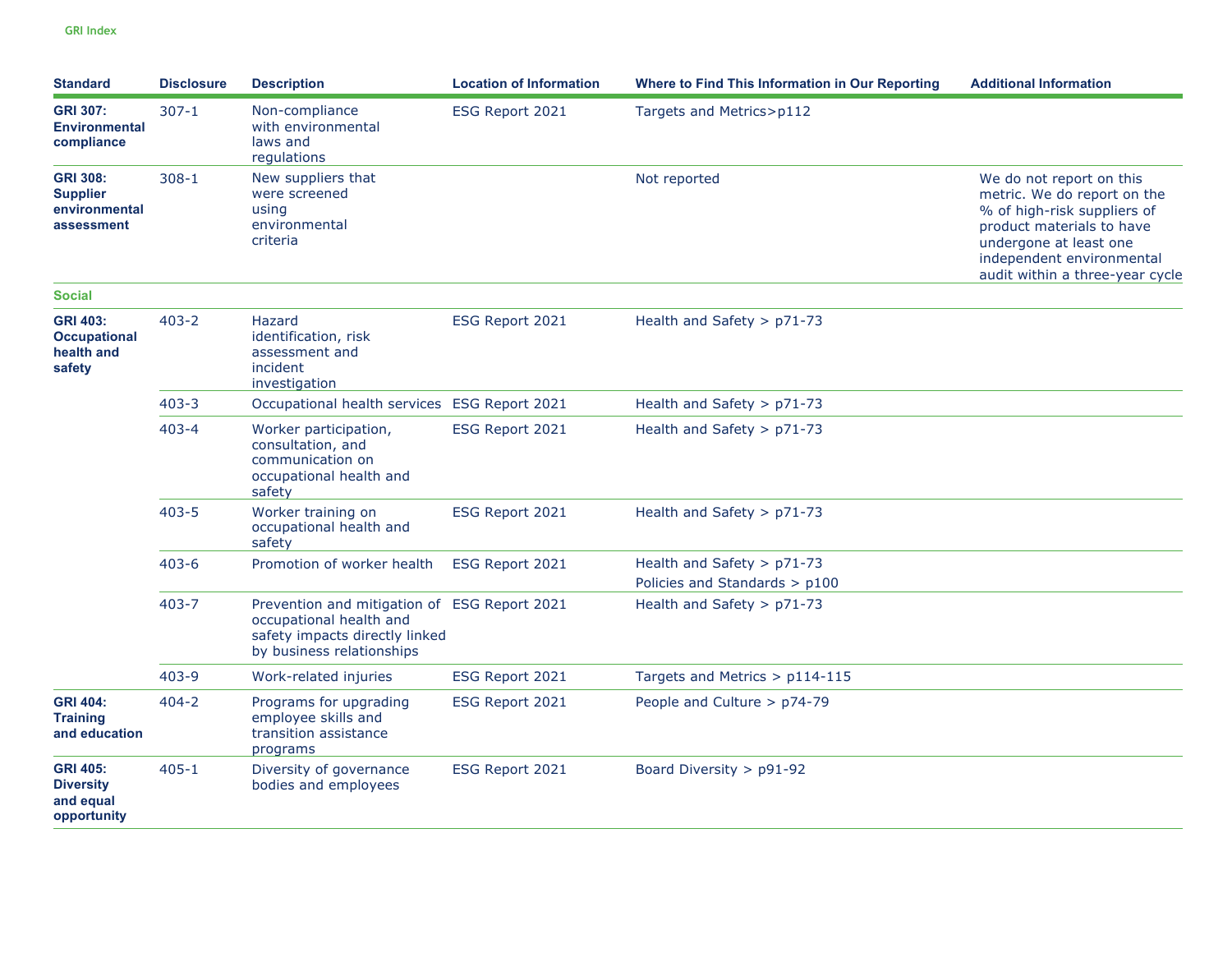| <b>GRI 412:</b><br>Human rights<br>assessment | $412 - 2$ | Employee training on human ESG Report 2021<br>rights policies or procedures                             |                 | Business Ethics > p83<br>Targets and Metrics $> p116$ | In 2020, 100% of our<br>employees completed our<br>annual Standards of Business<br>Conduct (SoBC) training and<br>sign-off process. Our SoBC<br>includes our Workplace and<br>Human Rights Policy. |
|-----------------------------------------------|-----------|---------------------------------------------------------------------------------------------------------|-----------------|-------------------------------------------------------|----------------------------------------------------------------------------------------------------------------------------------------------------------------------------------------------------|
| <b>GRI 413:</b><br>Local<br>communities       | $413 - 1$ | Operations with local<br>community<br>engagement, impact<br>assessments, and<br>development<br>programs | ESG Report 2021 | Farmer Livelihoods > p58-62                           |                                                                                                                                                                                                    |